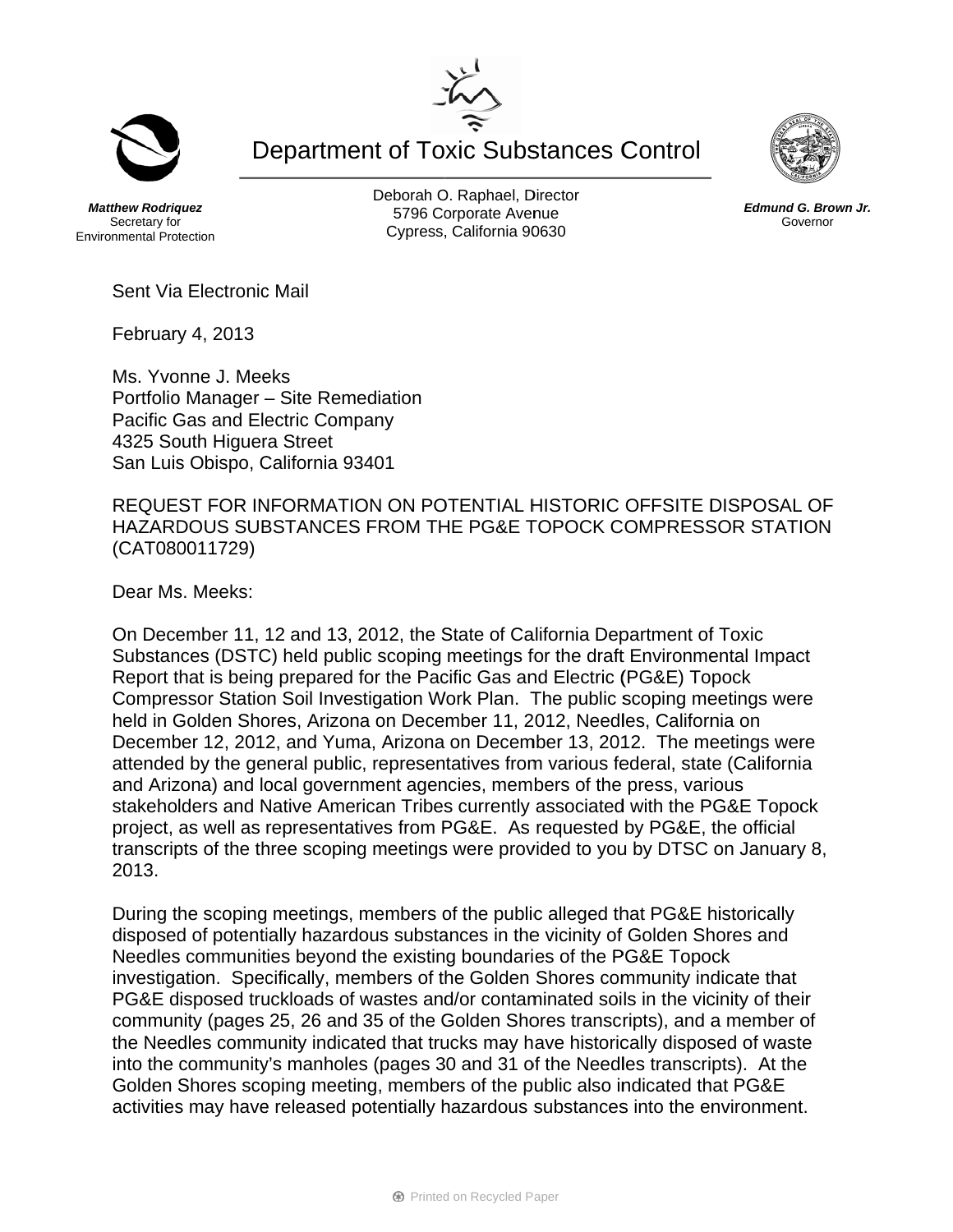Ms. Yvonne J. Meeks February 4, 2013 Page 2 of 3

Specifically, pages 18 and 19 of the Golden Shores transcripts indicate that debris and ash emanating from PG&E's burning activities may have been released and deposited around the compressor station, including areas in Arizona. Additionally, page 28 of the Golden Shores transcripts indicate that debris associated with PG&E pipes may be present in the Colorado River.

Pursuant to Section 3007 of the Resource Conservation and Recovery Act as amended by the Hazardous and Solid Waste Amendments, and Section 25358.1 of the California Health and Safety Code, DTSC requests that PG&E disclose any information it may have regarding these items, as well as information regarding PG&E Topock Compressor Station's historic offsite disposal of waste or hazardous substances to areas or locations in the vicinity of Golden Shores, Arizona: Needles, California: and in the general surrounding vicinity and communities around the PG&E Topock Compressor Station (including both California and Arizona). DTSC also requests that PG&E provide any additional information regarding station operations and practices that may contribute to the public's perceptions of wide spread aerial material release, including pressure release or venting during maintenance events or flaring of gas. When submitting these information, DTSC requests PG&E to provide information on the material that was disposed or released, the location of these activities, the approximate quantity (if known), and the time frame which they occurred.

Please submit the requested information by March 8, 2013. We look forward to receiving the information PG&E has on these matters. If you have any questions, please contact me at (714) 484-5439 or at aaron.yue@dtsc.ca.gov.

Sincerely,

Aaron Yue **Project Manager** Department of Toxic Substances Control

aky: 020113B

Ms. Danielle Taber CC: Project Manager, Arizona Department of Environmental Quality

Ms. Pamela Innis PG&E Topock Remedial Project Manager, U.S. Department of the Interior

Ms. Karen Baker, PG, CHG, CEG DTSC Branch Chief - Geological Services Branch